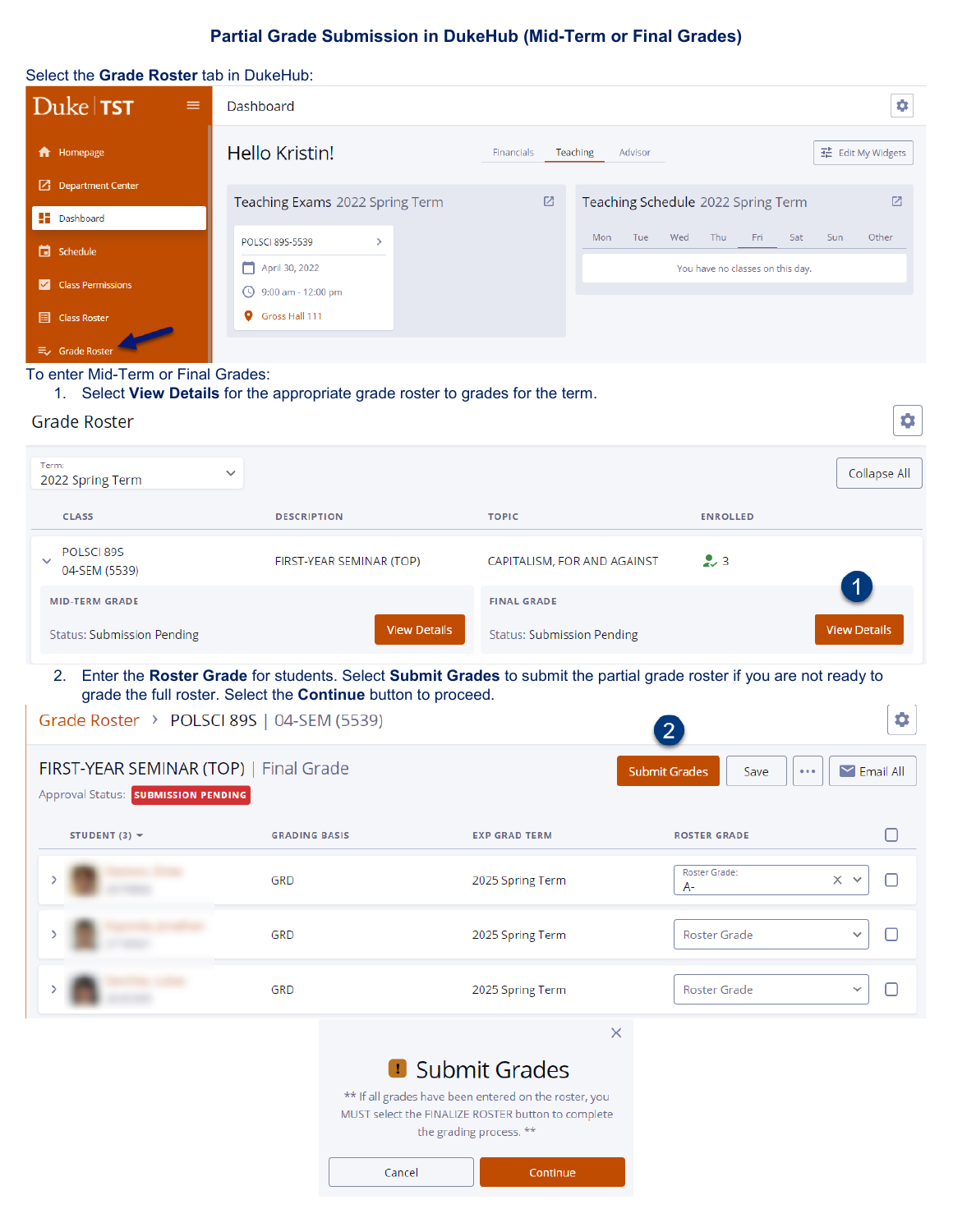## 3. The **Approval Status** will update to **PARTIALLY SUBMITTED**. The partially submitted grades on the roster will be picked up in the Office of the University Registrar's hourly posting process.

0

# Grade Roster > POLSCI 89S | 04-SEM (5539)

| FIRST-YEAR SEMINAR (TOP)   Final Grade<br>Approval Status: <b>PARTIALLY SUBMITTED</b> 3 |                      | <b>FINALIZE ROSTER</b> | Edit/Enter Grades<br>Save | $\triangleright$ Email All<br>0.0.0 |
|-----------------------------------------------------------------------------------------|----------------------|------------------------|---------------------------|-------------------------------------|
| STUDENT (3) $\blacktriangledown$                                                        | <b>GRADING BASIS</b> | <b>EXP GRAD TERM</b>   | <b>ROSTER GRADE</b>       |                                     |
|                                                                                         | <b>GRD</b>           | 2025 Spring Term       | A-                        |                                     |
|                                                                                         | <b>GRD</b>           | 2025 Spring Term       |                           |                                     |
|                                                                                         | GRD                  | 2025 Spring Term       |                           |                                     |

## 4. The grade roster will update with an **Official Grade** column once grades have posted.

| Grade Roster > POLSCI 89S   04-SEM (5539)                                      |                      |                      |                        |                                                             | ٥                               |
|--------------------------------------------------------------------------------|----------------------|----------------------|------------------------|-------------------------------------------------------------|---------------------------------|
| FIRST-YEAR SEMINAR (TOP)   Final Grade<br>Approval Status: PARTIALLY SUBMITTED |                      |                      | <b>FINALIZE ROSTER</b> | <b>Edit/Enter Grades</b><br>Save<br>$\bullet\bullet\bullet$ | $\blacktriangleright$ Email All |
| STUDENT (3) $\blacktriangledown$                                               | <b>GRADING BASIS</b> | <b>EXP GRAD TERM</b> | <b>ROSTER GRADE</b>    | 4<br><b>OFFICIAL GRADE</b>                                  |                                 |
|                                                                                | GRD                  | 2025 Spring Term     | A-                     | $A-$                                                        |                                 |
|                                                                                | GRD                  | 2025 Spring Term     |                        |                                                             |                                 |
|                                                                                | GRD                  | 2025 Spring Term     |                        |                                                             |                                 |

#### 5. Select the **Edit/Enter Grades** button to grade the remaining students on the grade roster. Select the **Continue** button to proceed.**Las** II DOLCCLOOC LOA CEMILEDON

| Grade Roster $\rightarrow$ POLSCI 89S   04-SEM (5539)                          |                      |                      | $\overline{5}$                                     |                                 | ₩                          |
|--------------------------------------------------------------------------------|----------------------|----------------------|----------------------------------------------------|---------------------------------|----------------------------|
| FIRST-YEAR SEMINAR (TOP)   Final Grade<br>Approval Status: PARTIALLY SUBMITTED |                      |                      | <b>FINALIZE ROSTER</b><br><b>Edit/Enter Grades</b> | Save<br>$\bullet\bullet\bullet$ | $\triangleright$ Email All |
| STUDENT (3) $\blacktriangledown$                                               | <b>GRADING BASIS</b> | <b>EXP GRAD TERM</b> | <b>ROSTER GRADE</b>                                | <b>OFFICIAL GRADE</b>           |                            |
|                                                                                | GRD                  | 2025 Spring Term     | Α-                                                 | A-                              |                            |
|                                                                                | GRD                  | 2025 Spring Term     |                                                    |                                 |                            |
|                                                                                | GRD                  | 2025 Spring Term     |                                                    |                                 |                            |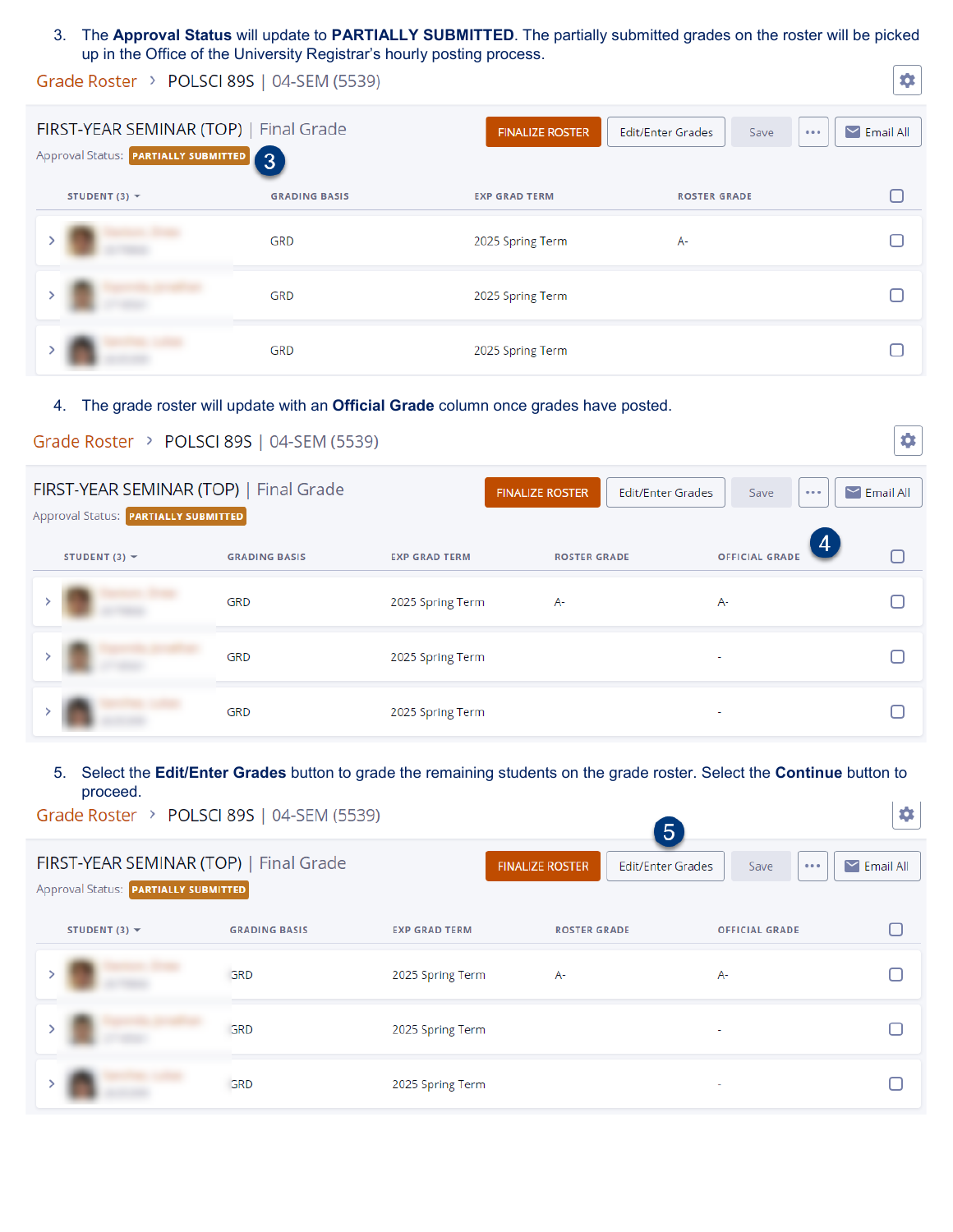

|  | <b>GRD</b> | 2025 Spring Term                                                                                                                                                 | A-                 | A-                |  |
|--|------------|------------------------------------------------------------------------------------------------------------------------------------------------------------------|--------------------|-------------------|--|
|  | <b>GRD</b> | 2025 Spring Term                                                                                                                                                 | Roster Grade:<br>B | $\times$ $\times$ |  |
|  | <b>GRD</b> | 2025 Spring Term                                                                                                                                                 | Roster Grade:<br>A | $\times$ $\times$ |  |
|  |            | <b>D</b> Submit Grades<br>** If all grades have been entered on the roster, you<br>MUST select the FINALIZE ROSTER button to complete<br>the grading process. ** |                    |                   |  |

7. Select **FINALIZE ROSTER** once all grades are entered to submit the completed grade roster to the Office of the University Registrar for hourly posting. Select the **Continue** button to change the **Approval Status** from **PARTIALLY SUBMITTED** to **ALL GRADES SUBMITTED**.

Continue

Cancel

|                                                                                | Grade Roster > POLSCI 89S   04-SEM (5539) |                      |                        |                                           | ۰                          |
|--------------------------------------------------------------------------------|-------------------------------------------|----------------------|------------------------|-------------------------------------------|----------------------------|
| FIRST-YEAR SEMINAR (TOP)   Final Grade<br>Approval Status: PARTIALLY SUBMITTED |                                           |                      | <b>FINALIZE ROSTER</b> | <b>Edit/Enter Grades</b><br>Save<br>0.0.0 | $\triangleright$ Email All |
| STUDENT (3) $\blacktriangledown$                                               | <b>GRADING BASIS</b>                      | <b>EXP GRAD TERM</b> | <b>ROSTER GRADE</b>    | <b>OFFICIAL GRADE</b>                     |                            |
|                                                                                | <b>GRD</b>                                | 2025 Spring Term     | А-                     | $A-$                                      |                            |
|                                                                                | GRD                                       | 2025 Spring Term     | В                      | ٠                                         |                            |
|                                                                                | <b>GRD</b>                                | 2025 Spring Term     | A                      | ٠                                         |                            |